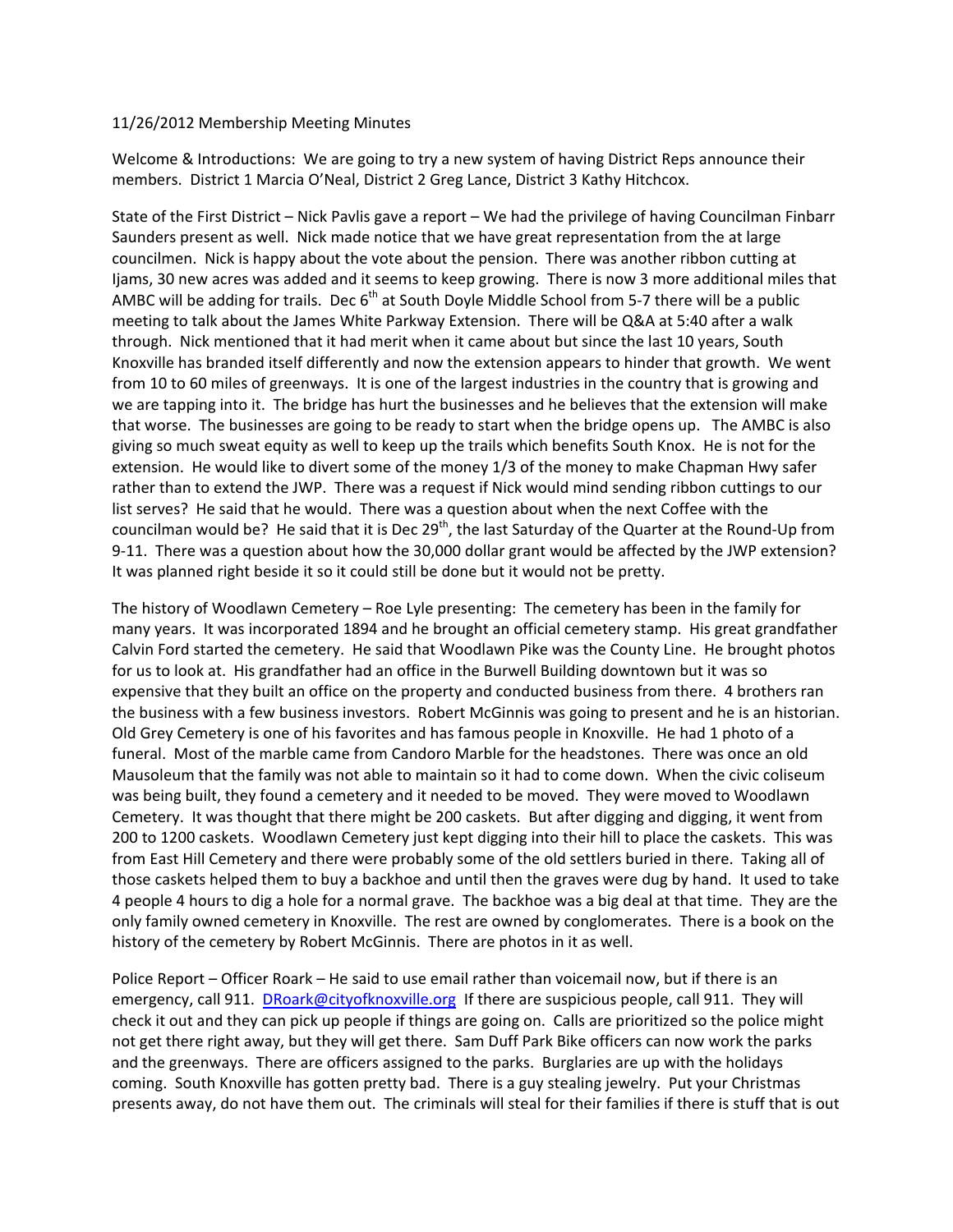and within view. Purse snatchings skyrockets around the holidays. Suicides also go up. There have been 3 since the last meeting. Metal prices went way down and now they are going up so be aware and put your things up.

Secretary's report  $-$  Approved by consent

Treasurer's Report  $-339.50 + 206.00 = 545.50$  (191.18 for WHoSW) and the rest is for SWNA. Kat made a motion to approve. Marcia  $2^{nd}$ . Approved unanimously.

Frank Adams – He spoke about his ideas to help around the community – He gave a story about cemeteries and wanted to make mention of the people who dug the graves. He gave them honor as honor was given to those who were killed as well. (He was speaking of Kennedy in particular) He has a suggestion to thank the groups of civil servants that live and or work in our neighborhood. For instance, Postal workers. He discussed some of the issue that were going on with that were holding the postal service back currently. The pension plan has to be paid in full in advance and this is not normal. This is in the billions of dollars and the Post office is losing money. They are slowly shifting work from underutilized office. 1/3 of the offices were closed in Johnson City and transferred here with no extra pay for it. We would like to find a way to thank them for the service that they provide. It is a big business in our neighborhood. He has drafted a letter of thanks to make a copy to give to their postal person or at the post office when they go in. Elizabeth Kirby is the manager in our south office and her number is 573-4871. She declined to speak in public but she was appreciative that we are thinking of them. Janice will mail out the letter with EKs number. Put the letter with cookies for them or on the flag. We all agreed that Dec is to be our Thank-Our-Postal-Worker month.

WHoSW update: There will be a meeting Dec  $2^{nd}$  6:30, location to be announced.

Retreat update ReCap – Handouts were passed around and everyone was asked to read it and get back with us to see if we are on the right track. Janice went over the purpose and mission. She asked if there was anything else the group would like to do more of, differently, etc. She mentioned that we are going to stop doing the newsletters quarterly. We are going to do an annual newsletter and postcards on the other 3 quarters. Janice asked for a Vote for Heavy Hors d'ouvers for food for January's outreach meeting totaling \$60.00. Marcia made the motion, Debbie Seconded. It was approved unanimously. Circle meeting in March  $-$  so we can talk and the elections will be at the end during business. Janice mentioned that Leadership can be open if anyone wants to step in and run for the spot. We went over the next year's agenda and people were receptive.

We mentioned that welcome packets are available – Danny has new neighbors and he will take one.

Announcement - TDoT Meeting: JWP Dec 6 5:30 - South Doyle Middle School

South Waterfront Form Code Administration in the City of Knoxville – Thursday the November 29<sup>th</sup> at 5:30 pm

South Knoxville Residential Group - Representatives are needed. If anyone is interested they can let Janice know.

There was a discussion on how there are so many groups in South Knoxville and some are doing the same thing. SKNBC might be that but there appears to be a great issue with SKNBC not being open to others to even be able to speak. We need to look at this further and open the discussion for South Knoxville to be more efficient, work better and to be what it was meant to be. South Knoxville